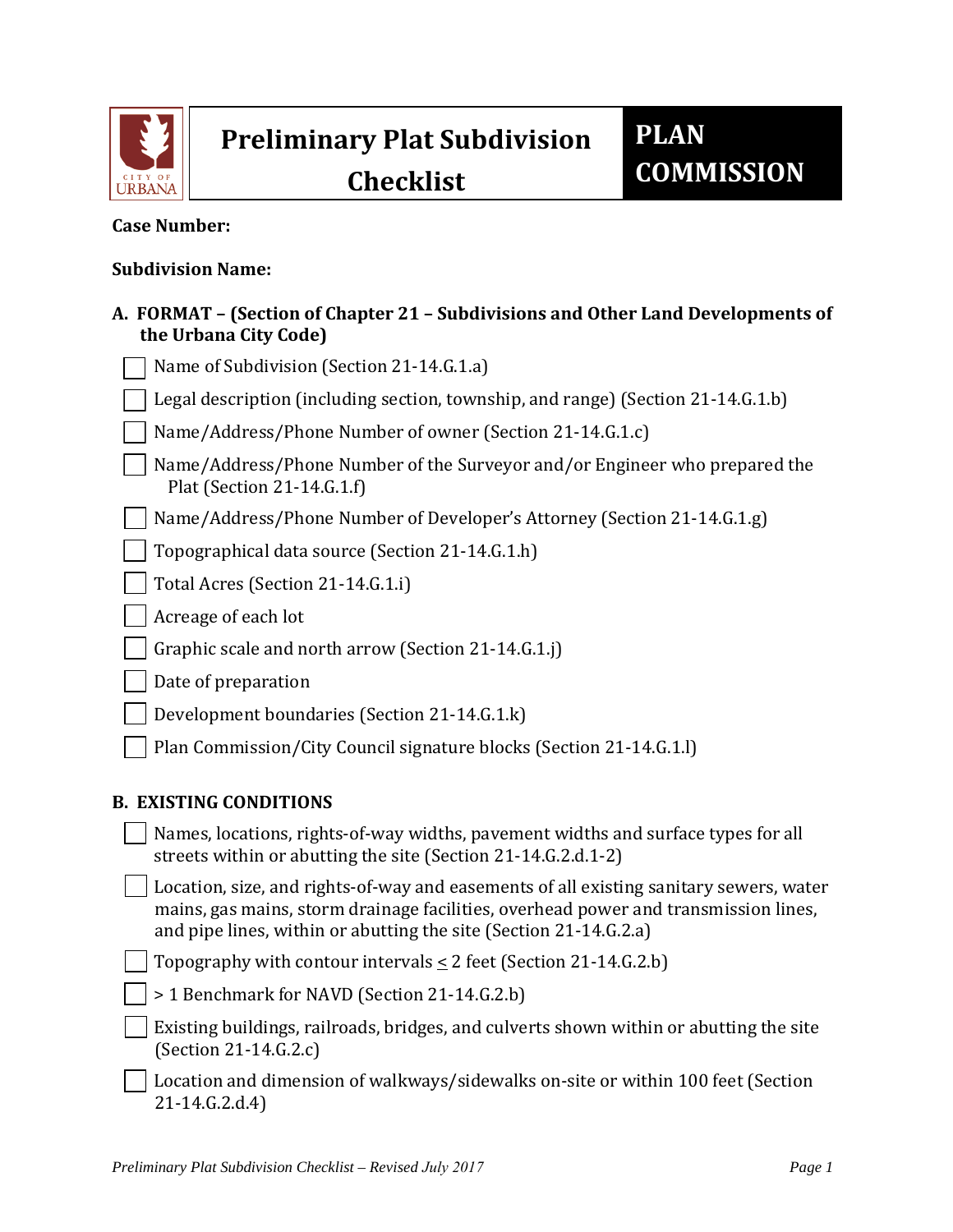|    | Location and dimension of all easements on-site or within 100 feet (Section 21-<br>14.G.2.a)                            |
|----|-------------------------------------------------------------------------------------------------------------------------|
|    | Location and dimension of railroad right-of-way widths on-site or within 100 feet<br>(Section 21-14.G.2.d.6)            |
|    | Location and dimension of drainageways on-site or within 100 feet (Section 21-<br>14.G.2.d.3                            |
|    | Corporate limits (Section 21-14.G.2.d.7)                                                                                |
|    | Parks, schools or other public lands shown (Section 21-14.G.2.d.8)                                                      |
|    | Existing and proposed zoning on-site and on adjacent properties (Section 21-14.G.2.f)                                   |
|    | Surrounding subdivisions shown                                                                                          |
|    | Drainage districts shown (Section 21-14.G.2.e)                                                                          |
|    | Commons or public areas shown (Section 21-14.G.2.g)                                                                     |
|    | Flood hazard or floodway boundaries shown (Section 21-14.G.2.h)                                                         |
|    | Base Flood Elevation for each building site (Section 21-14.G.2.h)                                                       |
|    | Acreage of upstream drainage areas (Section 21-14.G.2.i)                                                                |
| C. | <b>PROPOSED CONDITIONS</b>                                                                                              |
|    | Names, locations, rights-of-way and pavement widths of proposed streets/alleys<br>(Section 21-14.G.3.a)                 |
|    | Location and width of sidewalk/mid-block sidewalk pavements and rights-of-<br>way/easements (Section 21-14.G.3.b)       |
|    | Lots/outlots consecutively numbered (Section 21-14.G.3.c)                                                               |
|    | Front yard setback lines shown (Section 21-14.G.3.d)                                                                    |
|    | Location and size of sanitary sewer lines and rights-of-way/easements (Section 21-<br>14.G.3.e)                         |
|    | Stormwater drainage systems and rights-of-way/easements (Section 21-14.G.3.f)                                           |
|    | Proposed water courses or impoundments shown with normal water elevation and<br>direction of flow (Section 21-14.G.3.g) |
|    | Water line locations, sizes and rights-of-way/easements (Section 21-14.G.3.h)                                           |
|    | Fire hydrants with minimum 500-foot distance (Section 21-14.G.3.i)                                                      |
|    | Gas mains, electrical transmission lines, telephone lines and rights-of-way /easements<br>(Section 21-14.G.3.j)         |
|    | Estimated minimum floor elevations within flood hazard boundary (Section 21-<br>14.G.3.k)                               |